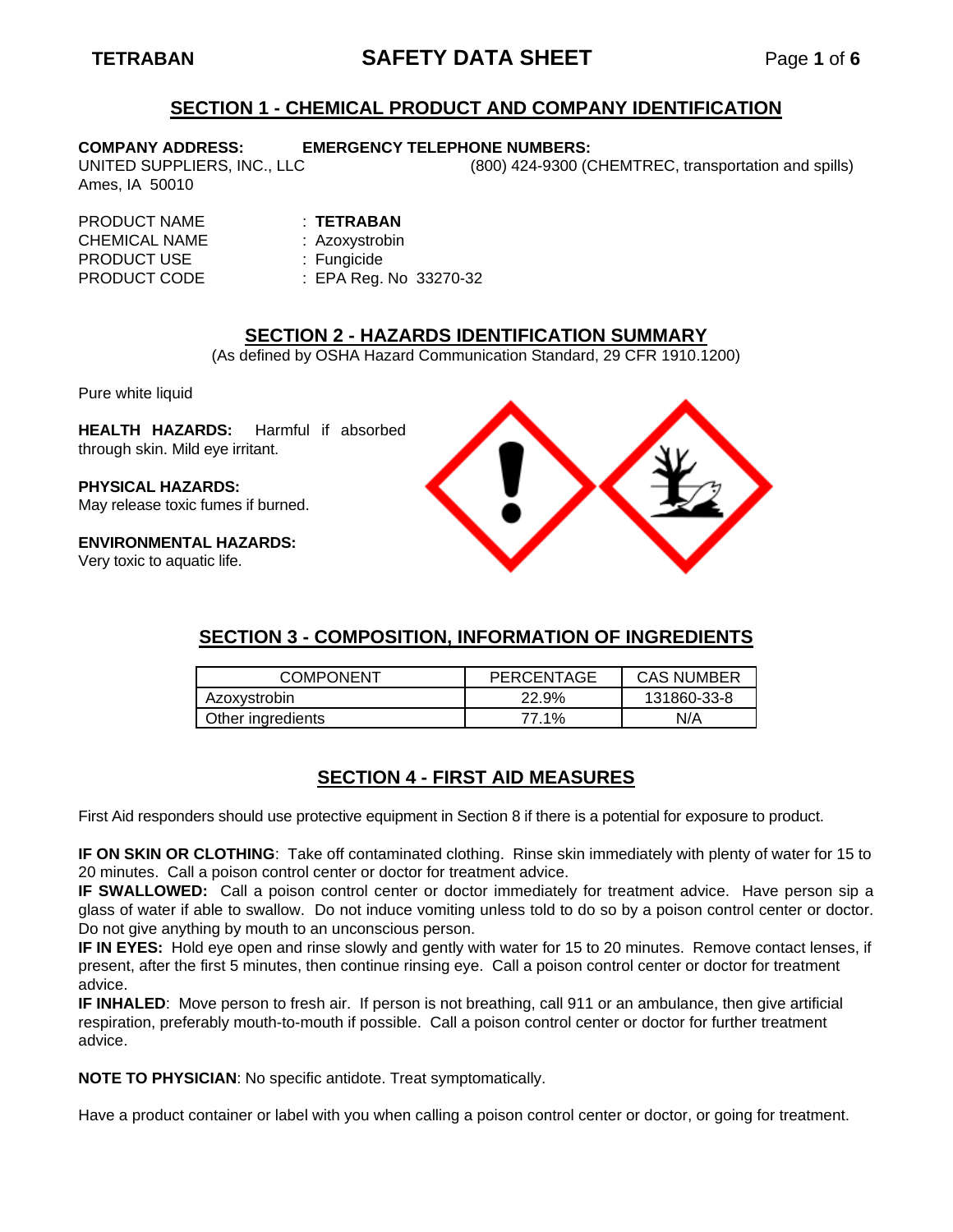# **TETRABAN SAFETY DATA SHEET** Page **2** of **6**

# **SECTION 5 - FIRE FIGHTING MEASURES**

National Fire Protection Rating (NFPA)

| HEALTH            |           |            |  |          |           |
|-------------------|-----------|------------|--|----------|-----------|
| FLAMMABILITY      |           |            |  |          |           |
| <b>REACTIVITY</b> |           |            |  |          |           |
| 4=Severe          | 3=Serious | 2=Moderate |  | 1=Slight | 0=Minimal |

**FLASHPOINT:** >97.5°C (boiling temperature)

**EXTINGUISHING MEDIA:** Use foam, dry chemical, carbon dioxide, or water spray when fighting fires involving this material.

**FIRE AND EXPLOSION HAZARD:** Can burn in fire, releasing irritating and toxic gases.

**FIRE FIGHTING INSTRUCTIONS:** Evacuate area and fight fire upwind from a safe distance to avoid hazardous vapors and decomposition products. Fire exposed containers can build up pressure and should be kept cool with water spray if possible. Dike and collect water used to fight fire to prevent environmental damage due to run off.

**FIRE FIGHTING EQUIPMENT:** Self-contained breathing apparatus with full face piece.

Minimize use of water to prevent environmental contamination.

## **SECTION 6 - ACCIDENTAL RELEASE MEASURES**

**IN CASE OF SPILLS OR LEAKS:** Clean up spills immediately, observing precautions in Section 8 of this document. Isolate hazard area. Keep unnecessary and unprotected personnel from entering.

**SMALL SPILL:** Absorb small spills on sand, vermiculite or other inert absorbent. Place contaminated material in appropriate container for disposal.

**LARGE SPILL:** Dike large spills using absorbent or impervious material such as clay or sand. Recover and contain as much free liquid as possible for reuse. Allow absorbed material to solidify, and scrape up for disposal. After removal, clean contaminated area thoroughly with water. Pick up wash liquid with additional absorbent and place in a disposable container.

Minimize use of water to prevent environmental contamination

## **SECTION 7 - HANDLING AND STORAGE**

KEEP OUT OF REACH OF CHILDREN!

**HANDLING:** Use only in a well-ventilated area. Do not reuse this container. Wear proper safety equipment specified in Section 8 when mixing, loading or otherwise handling concentrate.

**STORAGE:** Store in original containers only. Keep container closed when not in use. Do not store near food or feed. In case of spill on floor or paved surfaces, mop and remove to chemical waste storage area until proper disposal can be made if product cannot be used according to the label.

Do not contaminate water, food or feed by storage and disposal.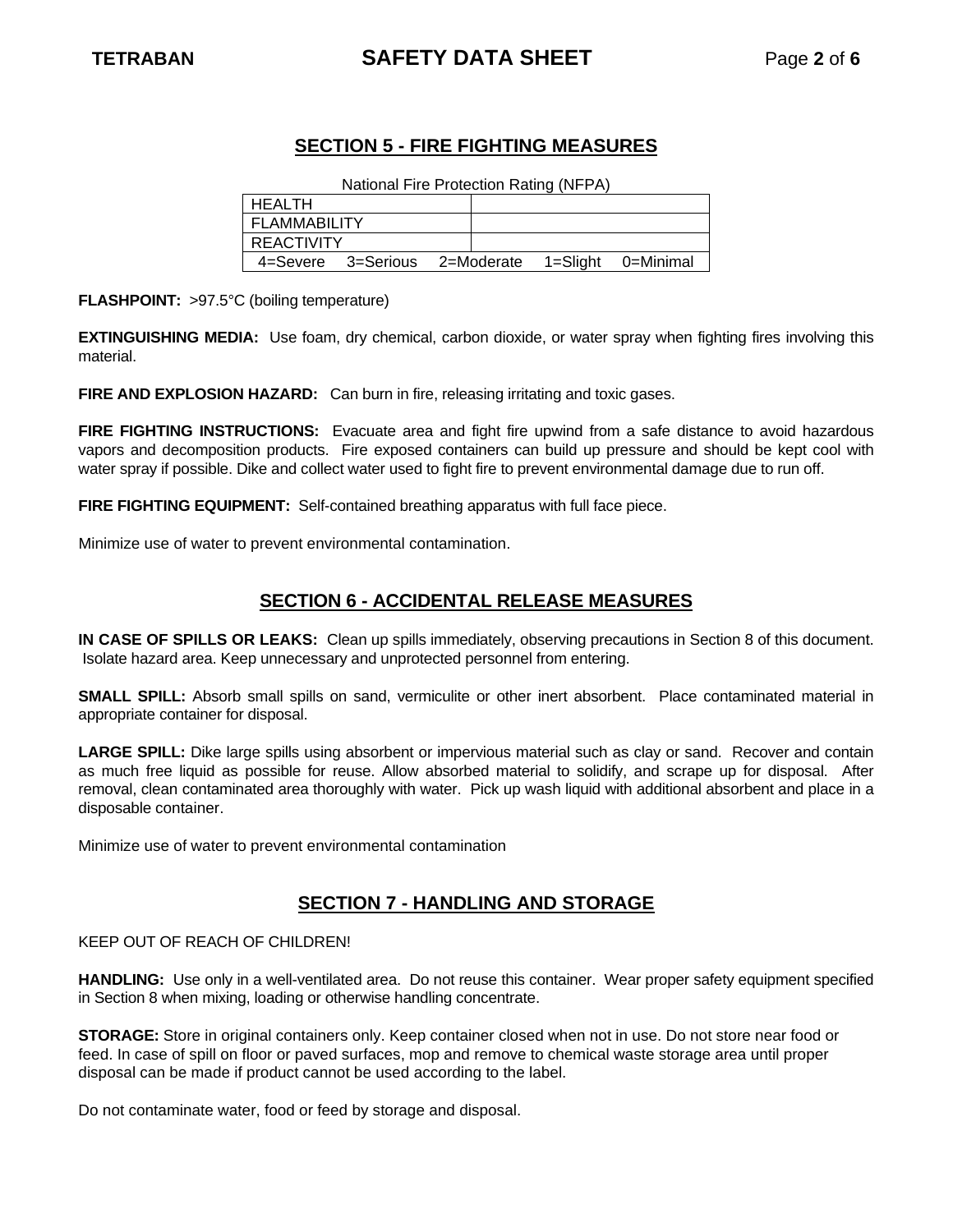## **SECTION 8 - EXPOSURE CONTROLS, PERSONAL PROTECTION**

#### **EXPOSURE LIMITS (8 hour TWA, ppm):**

| <b>COMPONENT</b> | OSHA<br><b>PEI</b> | <b>ACIGH TLV</b> |
|------------------|--------------------|------------------|
| Azoxystrobin     | Not listed         | Not listed       |

**ENGINEERING CONTROLS:** Proper ventilation is required when handling or using this product to minimize exposure to airborne contaminants. Local mechanical exhaust ventilation may be required. Facilities storing or utilizing this material should be equipped with an eyewash facility and a safety shower.

**PERSONAL PROTECTIVE EQUIPMENT:** Some materials that are chemically resistant to this product are listed below. If you want more options follow the instructions for Category A on an EPA chemical resistance category selection chart.

Applicators and other handlers must wear:

EYE PROTECTION - Safety glasses, goggles or face shield

CLOTHING – Long-sleeved shirt and long pants, Shoes plus socks.

GLOVES – Chemical resistant gloves made of any waterproof material.

Discard clothing and other absorbent materials that have been drenched or heavily contaminated with this product's concentrate. Do not reuse them. Follow manufacturer's instructions for cleaning and maintaining PPE. If no such instructions for washables, use detergent and hot water. Keep and wash PPE separately from other laundry.

**USER SAFETY RECOMMENDATIONS:** Wash hands before eating, drinking, chewing gum, using tobacco or using the toilet. Remove clothing immediately if pesticide gets inside. Then wash thoroughly and put on clean clothing. Remove PPE immediately after handling this product. Wash outside of gloves before removing. As soon as possible wash thoroughly and change into clean clothing.

## **SECTION 9 - PHYSICAL AND CHEMICAL PROPERTIES**

| Appearance:                               | Pure white liquid                                                |
|-------------------------------------------|------------------------------------------------------------------|
| Odor:                                     | <b>Odorless</b>                                                  |
| pH:                                       | $6.3 - 7.3$                                                      |
| <b>Melting Point:</b>                     | Not applicable                                                   |
| <b>Boiling Point:</b>                     | $97.5^{\circ}$ C                                                 |
| <b>Flash Point:</b>                       | $>97.5^{\circ}$ C                                                |
| <b>Evaporation Rate:</b>                  | No data                                                          |
| <b>Flammability:</b>                      | Not flammable                                                    |
| <b>Flammability Limits:</b>               | Not applicable                                                   |
| <b>Vapor Pressure:</b>                    | 1.1 x $10^{-7}$ mPa (20°C) (Azoxystrobin)                        |
| <b>Vapor Density:</b>                     | Not applicable                                                   |
| Density:                                  | $1.05 - 1.09$ g/ml $(8.76 - 9.10$ lb/gl)*                        |
| Solubility:                               | Emulsifies                                                       |
| <b>Partition Coefficient:</b>             | log Pow = $2.5$ ( $25^{\circ}$ C) (Azoxystrobin)                 |
| <b>Auto-Ignition Temperature:</b>         | No data                                                          |
| <b>Decomposition Temperature:</b> No data |                                                                  |
| <b>Viscosity:</b>                         | 56.28 mm <sup>2</sup> /s (20°C), 31.82 mm <sup>2</sup> /s (40°C) |

\*Listed density is an approximate value and does not necessarily represent that of a specific batch.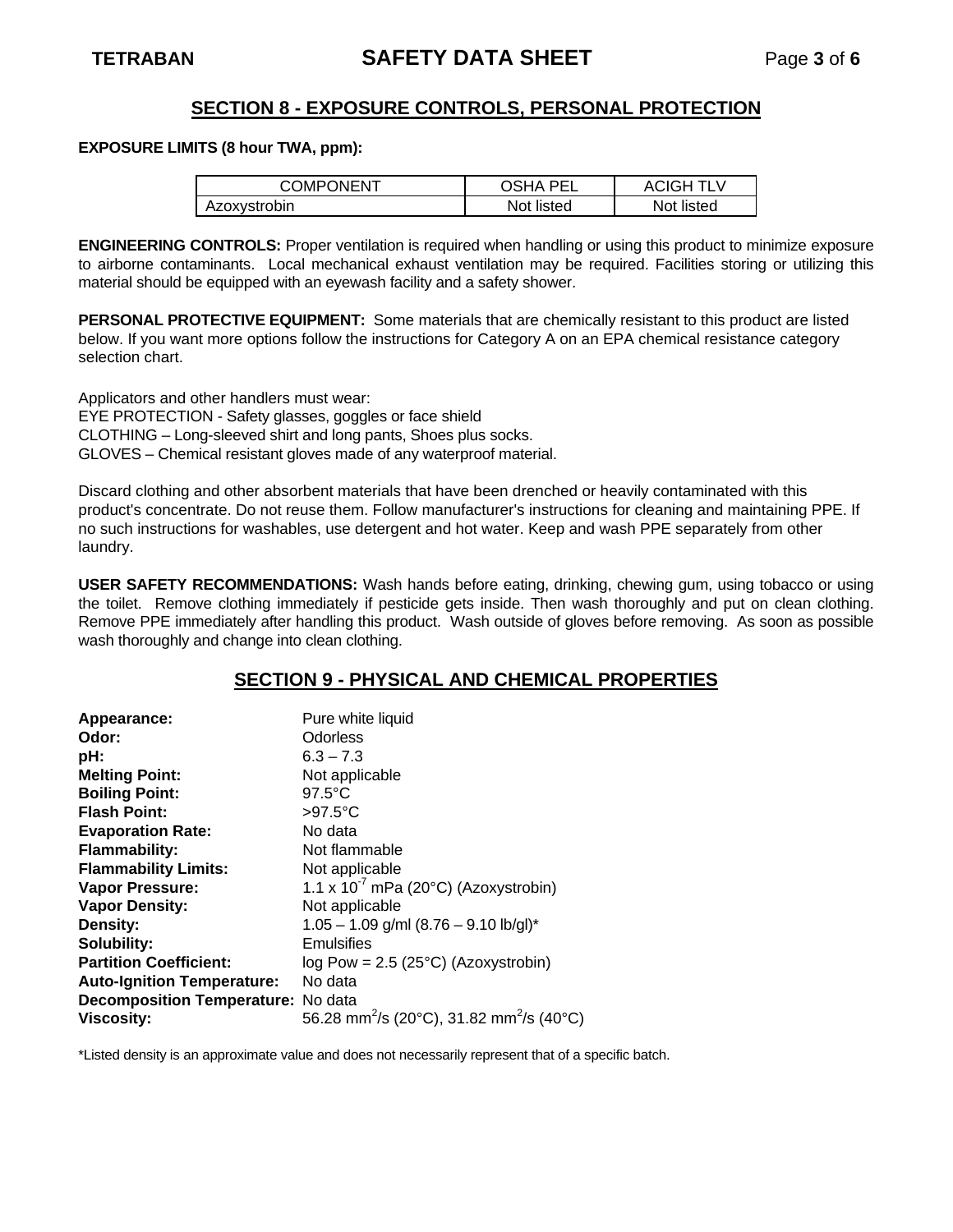# **TETRABAN SAFETY DATA SHEET** Page **4** of **6**

# **SECTION 10 - STABILITY AND REACTIVITY**

**PRODUCT REACTIVITY:** None known.

**CHEMICAL STABILITY:** Stable, however may decompose if heated.

**HAZARDOUS REACTION/POLYMERIZATION:** Product will not undergo polymerization.

**CONDITIONS TO AVOID:** Avoid temperatures above (115°F, 46°C) and high moisture.

**INCOMPATIBLE MATERIALS:** Acidic and oxidizing materials.

**HAZARDOUS DECOMPOSITION PRODUCTS:** Oxides of nitrogen and carbon.

## **SECTION 11 - TOXICOLOGICAL INFORMATION**

Acute toxicity values from a similar but not identical formulation.

| <b>ACUTE TOXICITY:</b>     |                     |
|----------------------------|---------------------|
| Oral $LD_{50}$ (rat)       | $> 5,000$ mg/Kg     |
| Dermal $LD_{50}$ (rat)     | > 4,000 mg/Kg       |
| Inhalation $LC_{50}$ (rat) | $> 4.0$ mg/L        |
| Eye Irritation (rabbit)    | Mildly irritating   |
| Skin Irritation (rabbit)   | Slightly irritating |
| Sensitization (guinea pig) | Non-sensitizer      |
|                            |                     |

### **CARCINOGEN STATUS:**

| <b>OSHA</b> | Not listed |
|-------------|------------|
| NTP         | Not listed |
| IARC        | Not listed |

**TERATOGENICITY:** Developmental effects only seen at maternally toxic doses.

**MUTAGENICITY:** Weight of evidence indicates the azoxystrobin is non-mutagenic.

# **SECTION 12 - ECOLOGICAL INFORMATION**

**ENVIRONMENTAL SUMMARY:** This pesticide is toxic to freshwater and estuarine/marine fish and aquatic invertebrates. Do not apply directly to water except as specified on this label. For terrestrial uses, do not apply directly to water, or to areas where surface water is present or to intertidal areas below the mean high water mark. Drift and runoff may be hazardous to aquatic organisms in neighboring areas. Do not contaminate water when disposing of equipment washwater or rinsate.

Azoxystrobin and a degradate of azoxystrobin are known to leach through soil to ground water under certain conditions as a result of label use. This chemical may leach into ground water if used in areas where soils are permeable, particularly where the water table is shallow.

This product may impact surface water quality due to runoff of rain water. This is especially true for poorly draining soils and soils with shallow ground water. This product is classified as having a high potential for reaching surface water via runoff for several months or more after application. A level, well-maintained vegetative buffer strip between areas to which this product is applied and surface water features such as ponds, streams, and springs will reduce the potential loading of azoxystrobin and a degradate of azoxystrobin from runoff water and sediment. Runoff of this product will be reduced by avoiding applications when rainfall or irrigation is expected to occur within 48 hours.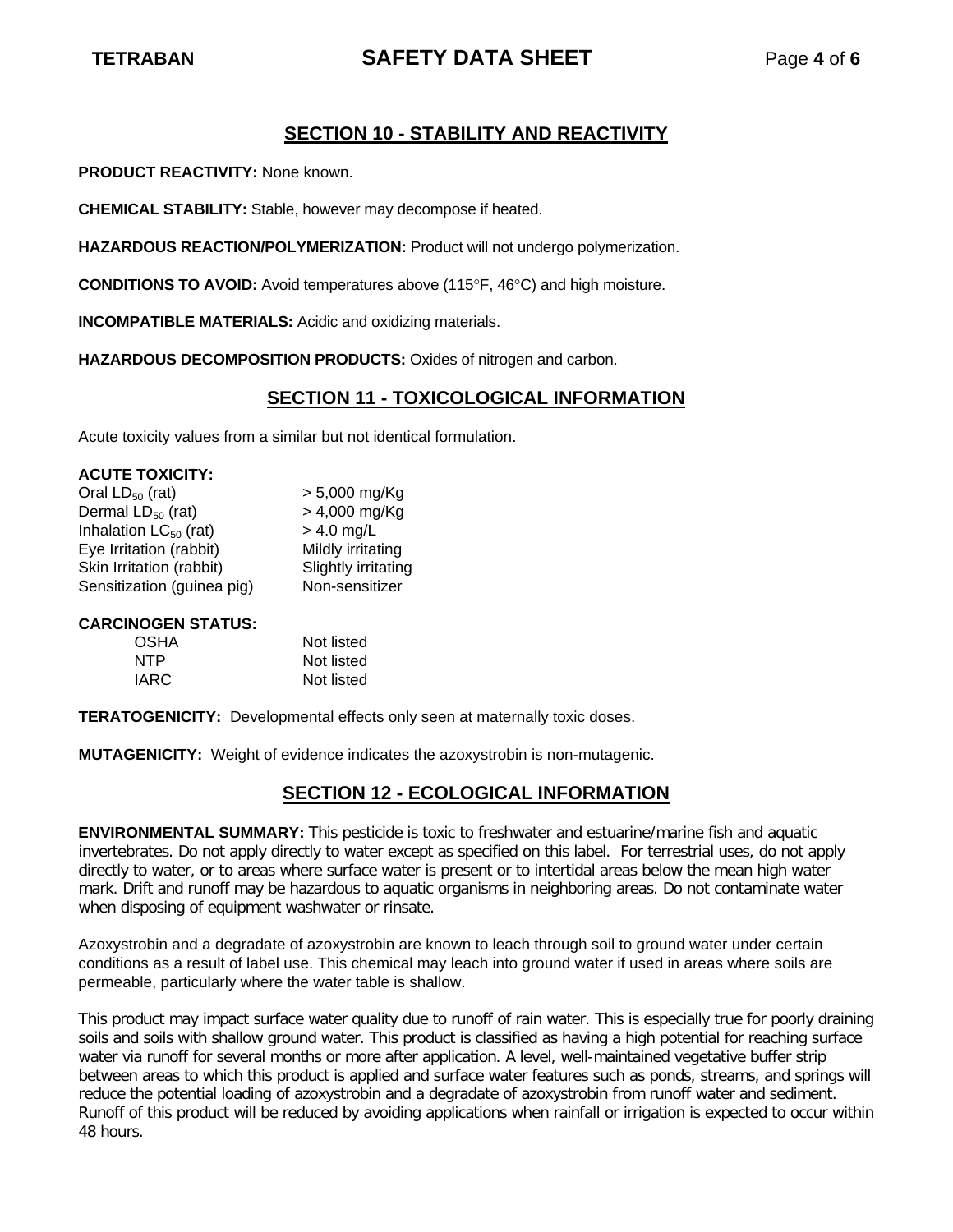**FATE:** Azoxystrobin degrades rapidly in soil due to photolysis with a half-life of less than 30 days. Azoxystrobin is moderately mobile in soil.

| FISH TOXICITY: (technical)<br>96 hour $LC_{50}$ , Rainbow trout -<br>96 hour $LC_{50}$ , Bluegill –                            | $0.47$ ppm<br>1.10 ppm         |
|--------------------------------------------------------------------------------------------------------------------------------|--------------------------------|
| <b>AVIAN TOXICITY: (technical)</b><br>Dietary LC <sub>50</sub> , Bobwhite quail -<br>Dietary LC <sub>50</sub> , Mallard duck - | $> 5,200$ ppm<br>$> 5,200$ ppm |
| <b>BEE TOXICITY: (technical) -</b>                                                                                             | $>$ 200 ug/bee                 |

# **SECTION 13 - DISPOSAL CONSIDERATIONS**

Do not contaminate water, food or feed by storage or disposal.

**PESTICIDE DISPOSAL:** Pesticide wastes are acutely hazardous. Improper disposal of excess pesticide, spray mixture, or rinsate is a violation of Federal Law. If these wastes cannot be disposed of by use according to label instructions, contact your State Pesticide or Environmental Control Agency, or the Hazardous Waste representative of the nearest EPA Regional Office for guidance.

**CONTAINER DISPOSAL:** Non-refillable container. Do not reuse or refill this container. Triple rinse container (or equivalent) promptly after emptying. Triple rinse as follows: Empty the remaining contents into application equipment or a mix tank and drain for 10 seconds after the flow begins to drip. Fill the container ¼ full with water and recap. Shake for 10 seconds. Pour rinsate into application equipment or a mix tank or store rinsate for later use and disposal. Drain for 10 seconds after the flow begins to drip. Repeat this procedure two more times. Then offer for recycling if available or puncture and dispose of in a sanitary landfill, or by incineration.

Refillable container: Refill this container with pesticide only. Do not reuse this container for any other purpose. Cleaning the container before final disposal is the responsibility of the person disposing of the container. Cleaning before refilling is the responsibility of the refiller.

If the container cannot be refilled, offer for recycling if available or puncture and dispose of in a sanitary landfill, or by incineration, or, if allowed by state and local authorities, by burning. If burned, stay out of smoke.

Refer to the container label to determine if it is refillable and for complete cleaning and disposal instructions.

CONTAINER IS NOT SAFE FOR FOOD, FEED OR DRINKING WATER.

# **SECTION 14 - TRANSPORT INFORMATION**

**SHIPPING DESCRIPTION:** Not regulated by DOT for ground transport (Ground transport)

| TRANSPORT HAZARD CLASS:   | N/A           |
|---------------------------|---------------|
| UN NUMBER:                | N/A           |
| <b>DOT PACKING GROUP:</b> | <b>PG III</b> |